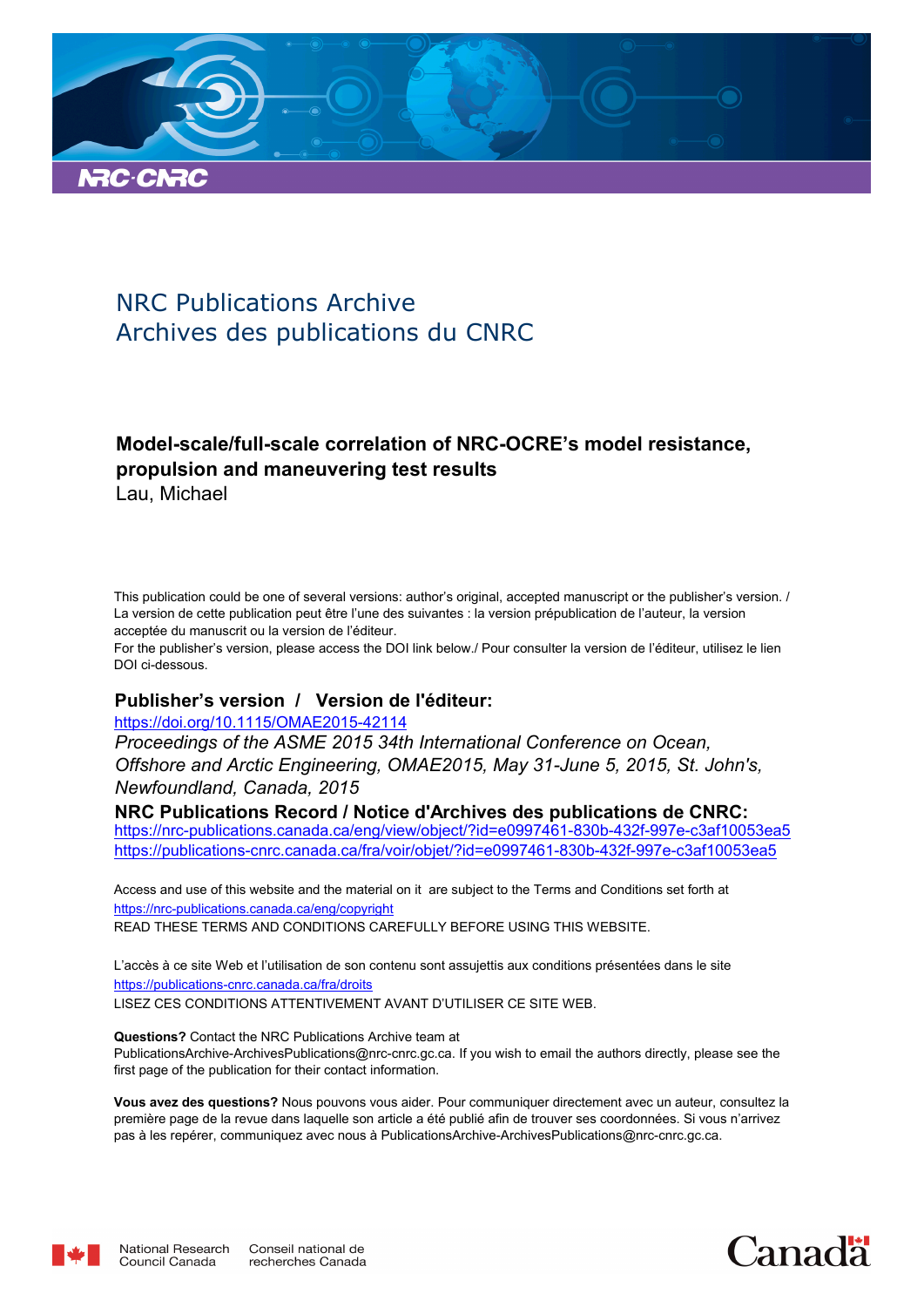## **OMAE2015-42114**

## **MODEL-SCALE/FULL-SCALE CORRELATION OF NRC-OCRE'S MODEL RESISTANCE, PROPULSION AND MANEUVERING TEST RESULTS**

**Michael Lau**  NRC-OCRE St. John's, Newfoundland and Labrador, Canada

#### **ABSTRACT**

There are a variety of model ices and test techniques adopted by model test facilities. Most often, the clients would ask: "How well can you predict the full scale performance from your model test results?" Model-scale/full-scale correlation becomes an important litmus test to validate a model test technique and its results. This paper summarizes the modelscale/full-scale correlation performed on model test data generated at the National Research Council - Ocean, Coastal, and River Engineering's (NRC-OCRE) test facility in St. John's. This correlation includes ship performance predictions, i.e., resistance, propulsion and maneuvering. Selected works from NRC-OCRE on the *USCGC icebreaker Healy*, the *CCGS icebreaker Terry-Fox*, the *CCGS R-Class icebreakers Pierre Radisson* and *Sir John Franklin* and the *CCGS icebreaker Louis S. St. Laurent* were reviewed and summarized. The model tests were conducted at NRC-OCRE's ice tank with the correct density (CD) EGADS model ice. This correlation is based on the concept that a "correlation friction coefficient" (CFC) can be used to predict full-scale ship icebreaking resistance from model test data. The CFCs have been compared for correlation studies using good-quality full-scale information for the five icebreaker models in the NRC-OCRE's model test database. The review has shown a good agreement between NRC-OCRE's model test predictions and full-scale measurements.

The resistance and power correlation were performed for five sets of full-scale data. Although there is substantial uncertainty on ice thickness and ice strength within the full scale data sets that contributes to data scattering, the data suggest a conservative estimate can be obtained to address reasonably this uncertainty by increasing the model prediction by 15% that envelopes most data points.

Limited correlation for maneuvering in ice was performed for the *USCGC icebreaker Healy*. Selected test conditions from the sea trials were duplicated for the maneuvering tests and turning diameters were measured from the arcs of partial circles made in the ice tank. Performance predictions were then compared to the full-scale data previously collected. Despite some discrepancy in ice strength and power level between the model tests and sea trial, the model data agree well with the sea trial data except for three outliers. Otherwise, the maneuvering data show a good correlation between the model test and sea trial results.

### **INTRODUCTION**

There are a variety of model ices and test techniques adopted by model test facilities. Most often, the clients would ask: "How well can you predict the full scale performance from your model test results?" Model-scale/full-scale correlation becomes an important litmus test to validate a model test technique and its results. This paper summarizes the modelscale/full-scale correlation performed on model test data generated at the National Research Council - Ocean, Coastal, and River Engineering's (NRC-OCRE) St. John's facility in support of the evaluation of full-scale prediction from the NRC-OCRE's *CCGS Polar Icebreaker* model test result (Wang et al, 2014). This correlation includes the ship performance predictions, i.e., resistance, propulsion and manoeuvring.

Due to the preliminary nature of this investigation, only selected works from NRC-OCRE's publications, i.e., Jones and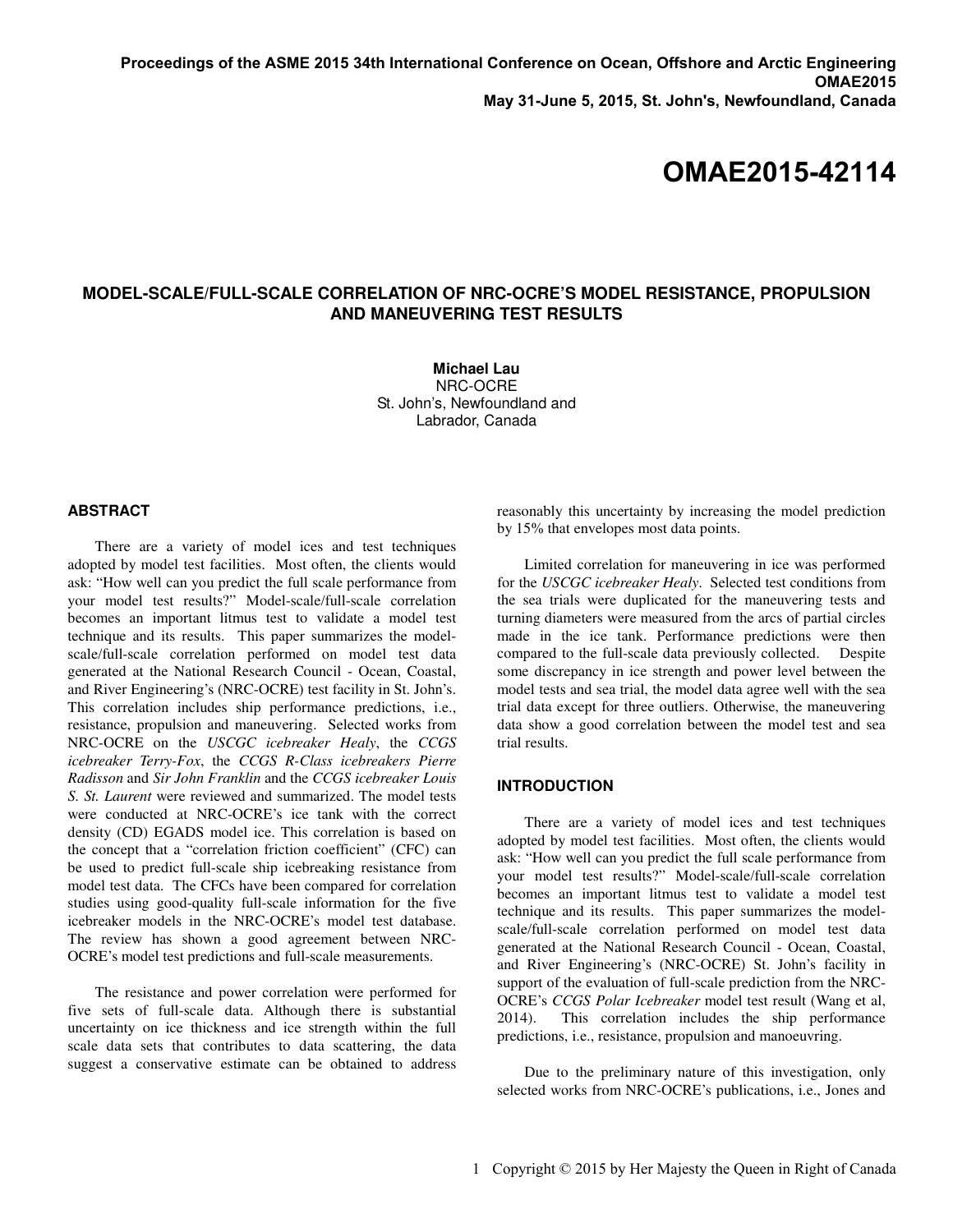Lau (2006) on the USCGC icebreaker Healy, Wang and Jones (2008) on the CCGS icebreaker Terry-Fox, Spencer and Jones (2002) on the CCGS R-Class icebreakers Pierre Radisson and Sir John Franklin and Spencer (1992) on the CCGS icebreaker Louis S. St. Laurent, were reviewed and summarized.

The model tests were conducted at OCRE's ice tank with the correct density (CD) EGADS model ice.

#### **MODEL-SCALE/FULL-SCALE CORRELATION**

#### **Principles of the Correlation**

Measurements of ice-hull friction coefficient at full-scale (Mäkinen et al 1994, Schwarz 1986) result in a very wide range of values from 0.01 to 0.6; therefore, most ice tanks test a model at two or more hull-ice friction coefficients, and the friction coefficient that gives the best correlation with full-scale data is found. This is called the "correlation friction coefficient" (CFC), and it can then be used for other models. This concept is analogous to the correlation allowance used in clear-water testing. If the CFC falls in a narrow band of values for all ships of similar hull surface condition, it is assumed that full-scale performance for another similar hull can be predicted from model tests based on the same CFC.

The validity of CFC concept has been studied using goodquality full-scale information for five icebreaker models in the NRC-OCRE's model test database (Newbury and Williams, 1986; Spencer, 1987; Spencer et al, 1988; Nordco Ltd, 1989; Spencer 1992; Jones and Moores, 2002; Jones and Lau, 2006). Table 1 gives the CFCs obtained from each of these studies (Spencer, 1992; Spencer and Jones, 2001; Jones and Lau, 2006; Wang and Jones, 2008). These studies suggest a good correlation between model test data and full-scale measurements by painting the models with a hull-ice friction coefficient of 0.05. For details of the NRC-OCRE's CFC methodology, the reader is referred to Spencer and Jones (2001).

The datasets selected for this study included models with hull-ice frictions close to 0.05, if available. Since each model was at least tested at two hull-ice frictions, the resistance data can be adjusted to 0.05 prior to comparison with full-scale measurements. For this adjustment we assumed a linear relationship between resistance and friction.

#### **Full-Scale Trials and Model Test Data**

The model tests and associated sea trials are summarized in Table 1 and they are briefly described as follows. For details, please refer to the cited publications.

**CCGS R-Class Icebreakers** Several full-scale speedpower icebreaking trials have been conducted with the *R-class icebreakers CCGS Pierre Radisson* and *CCGS Sir John Franklin.* 

The *CCGS icebreaker Pierre Radisson* was tested soon after delivery in 1978 during transit in the Central Arctic with ice thickness in the range of 0.8 to 1.3 m and ice flexural strength estimated at 200 kPa. In February 1979, further tests were conducted in thinner but stronger ice in the St. Lawrence River where ice thickness ranged from 0.2 to 0.7 m and ice flexural strength varied from 400 to 500 kPa (Edwards et al, 1979).

Tests were conducted on the *CCGS icebreaker Sir John Franklin* in Notre Dame Bay, Newfoundland in February 1991, where ice thickness was between 0.5 and 0.6 m, and flexural strength ranged between 200 and 300 kPa (Williams et al, 1991 and 1992).

Model level ice resistance tests were conducted at NRC-OCRE on a 1:20 scale model covering a wide range of speed, ice thickness and strength with two hull-ice friction coefficients of 0.03 (Spencer et al, 1992) and 0.09 (Newbury, 1988). Newbury and Williams (1986) summarized R-Class icebreaker model test results.

**CCGS Icebreaker Terry-Fox** The full-scale trial for the *CCGS icebreaker Terry-Fox* used in this study was conducted in 1990 by Fleet Technology Limited (Cowper, 1991). The ice thickness was 1.55 m and the flexural strength was 150 kPa. In this trial, the Terry-Fox was towed by the *MV Ikaluk* to measure resistance directly. Self-propulsion tests were also conducted to measure power and thrust.

A 1:21.8 scale model has been tested with three different hull-ice friction coefficients  $(0.11, 0.045, 0.005)$  and several ice conditions over a period of more than 20 years. The datasets used in this review were from Spencer et al (1988) with a hull-ice friction of 0.11 and Nordco Ltd. (1989) with a hullice friction coefficient of 0.045.

**CCGS Icebreaker Louis S. St. Laurent** Full-scale data was obtained from ARCTEC Canada (Noble and Comfort, 1979) in its July 1979 Strathcona Sound trials. Immediately prior to these trials, a new INERTA 160 coating was applied over the ship's bow and waterline regions; thus the hull condition during these trials may be similar to a new ship on its maiden voyage. Ice thickness varied from 0.76 to 1.36 m, and mean flexural strength was only 150 kPa averaged over five cantilever beam tests. Snow cover was very light and was not a factor in these trials. Shipboard measurements were shaft speed (RPM) and ship speed. Ship resistance was estimated from RPM only in model overload tests.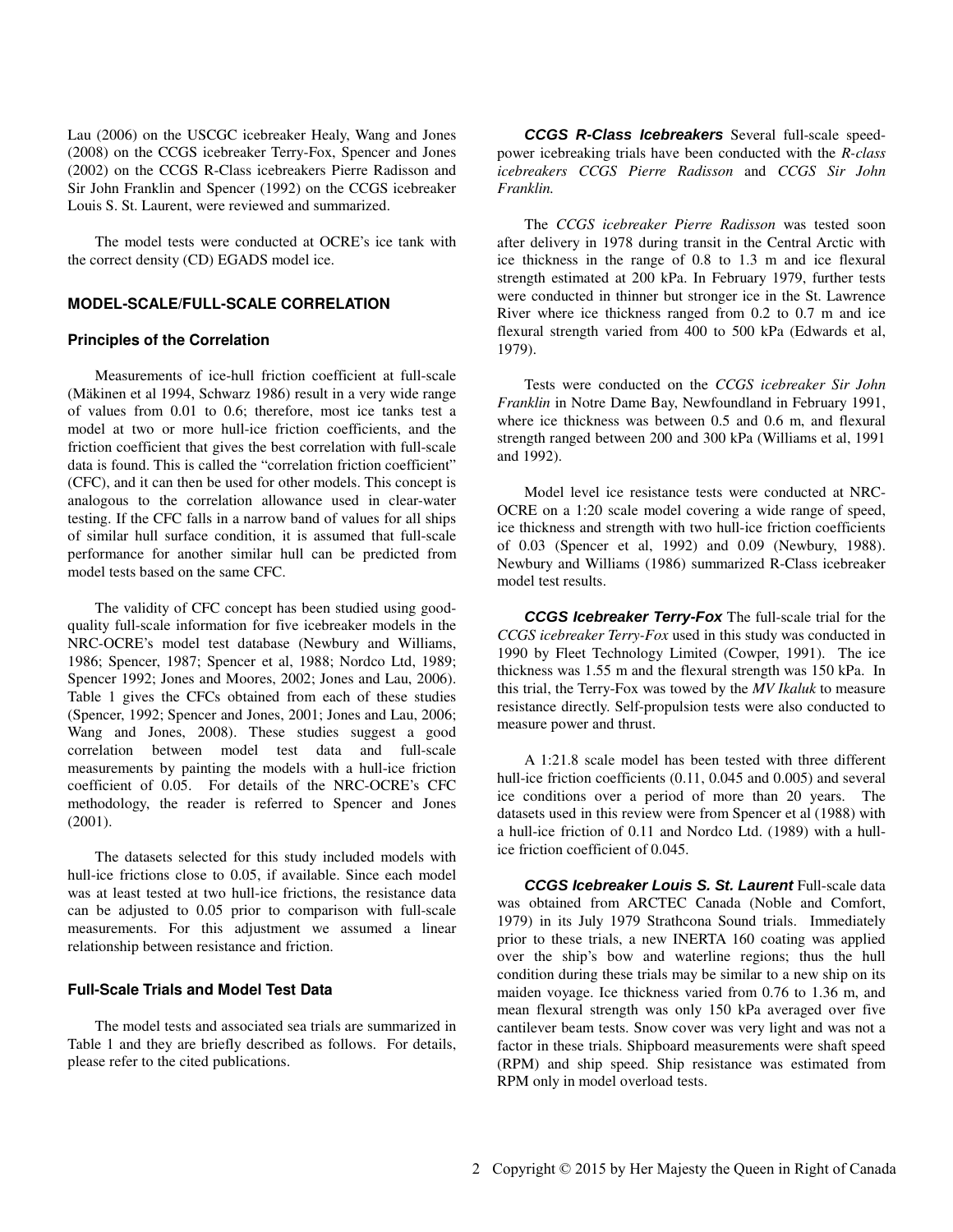Resistance of the 1:15 scale model of Louis S. St. Laurent was extensively measured at NRC-OCRE (Spencer, 1987) with a hull-ice friction coefficient of 0.13 and ice thicknesses of 47, 67 and 100 mm corresponding to 0.7, 1.0 and 1.5 m full-scale for the ship. The target ice strength was 30 kPa corresponding to 450 kPa full-scale. It was subsequently refinished and tested with a 0.07 hull-ice friction coefficient (Fleet Technology Ltd., 1992) and the same target ice thickness and ice strength.

**USCGC Icebreaker Healy** Extensive full-scale ice trials of *USCGC icebreaker Healy* (Sodhi et al., 2001) were performed in 2000 shortly after its delivery to the US Coast Guard with ice thickness in the range of 0.6 to 1.75 m and ice flexural strength from 190 to 400 kPa. Snow depth ranged from 3 to 20 cm. At full power of about 28,800 HP, the ship broke 1.75 m level ice with an average flexural strength of 360 kPa at 2 knots, and the ship achieved 4.66 to 5.33 knots in 1.37 m level ice with the same flexural strength. Besides continuous icebreaking, the Healy trials also included manoeuvring.

Following the full-scale trials, a complete set of resistance, propulsion and manoeuvring model tests with a 1:23.7 scale model of the ship were performed at NRC-OCRE in scaled ice conditions for correlation with the full-scale data. Jones (2005) has summarized the results of the resistance and propulsion model tests, and Lau (2006) the manoeuvring tests. Two hullice friction coefficients of 0.014 and 0.034 were used.

#### **Ship Resistance Correlation**

The correlation between full-scale and model scale tests in ice is shown in the following manner. First, full-scale open water bollard and speed-power trials are compared with corresponding model tests to confirm that the model tests accurately predict the ship performance in open water. In general, a ship moving through an ice sheet is in an overload condition. Thus, a thrust deduction factor is determined from open water and overload model tests. While it would be preferable to measure the thrust deduction factor at full-scale, these tests are expensive. An alternative is to use thrust deduction factors derived from model overload tests. The fullscale resistance in ice for the ship is then determined from the measured trials data and the thrust deduction factor mentioned above. Detailed procedure is given in Spencer and Jones (2001).

IOT standard method for analyzing resistance tests in ice (Jones and Moores, 2002) was followed to compute model resistance in ice and then it was scaled to full-scale according to Froude's law prior to comparison.

The resistance correlation was performed for five sets of full-scale data, including the trials for the *CCGS icebreaker* 

*Louis S. St. Laurent*, *CCGS icebreaker Terry-Fox*, *CCGS icebreaker Pierre Radisson* and *CCGS icebreaker Sir John Franklin* (See Table 1).

The result of the ship resistance correlation is given in Fig. 1. The 1:1 fit line indicates perfect correlation. The figure shows a good correlation between the full scale prediction from model test data and the sea trial measurement when the friction of the ship's hull is considered. Correlation is even better with thicker ice, i.e., the range of interest, which corresponds to higher resistance. There is substantial uncertainty on ice thickness and ice strength within the full scale data sets that contributes to data scattering. A 1:15 fit line is plotted on the figure that envelopes most data points. This suggests a conservative estimate can be obtained to address this uncertainty reasonably by increasing the model prediction by 15%.

#### **Ship Power Correlation**

IOT standard method for analyzing propulsion tests in ice includes propulsion overload tests in open water combined with limited ice tests. The principle of the method is that overload experiments in open water are used to predict the hydrodynamic torque required to develop a thrust sufficient to move the hull against a force equal to the hull resistance in ice. Because such open water tests cannot take account of any ice-propeller interaction, it is necessary to conduct a corresponding experiment in ice to determine the increase in torque due to propeller-ice interaction. It is assumed that propeller-ice interaction has a negligible effect on the thrust developed by the propulsion system. This has been shown to be true for small values of *h/D* where *h* is the ice thickness and *D* is the diameter of the propeller (Molyneux, 1989). The background and theory of the method is given in Jones and Lau (2006).

The power correlation was performed for 5 sets of full-scale measurement, including the trials for the *USCGC icebreaker Healy*, *CCGS icebreaker Terry-Fox*, *CCGS icebreaker Pierre Radisson* and *CCGS icebreaker Sir John Franklin* (see Table 1). Model selfpropulsion tests in ice were not performed so delivered power for the model had to be estimated from the model ice resistance tests and the performance of the model in overload conditions in open water. Again, the resistance data were adjusted to the correlation friction coefficient of 0.05 by assuming a linear relationship between resistance and friction prior to power computation.

The result of the ship power correlation is given in Fig. 2. Again, the figure shows a good correlation between the model test prediction and the sea trial measurement. The 1:15 fit line envelopes most data points suggesting that a conservative estimate can be obtained by increasing the model prediction by 15%.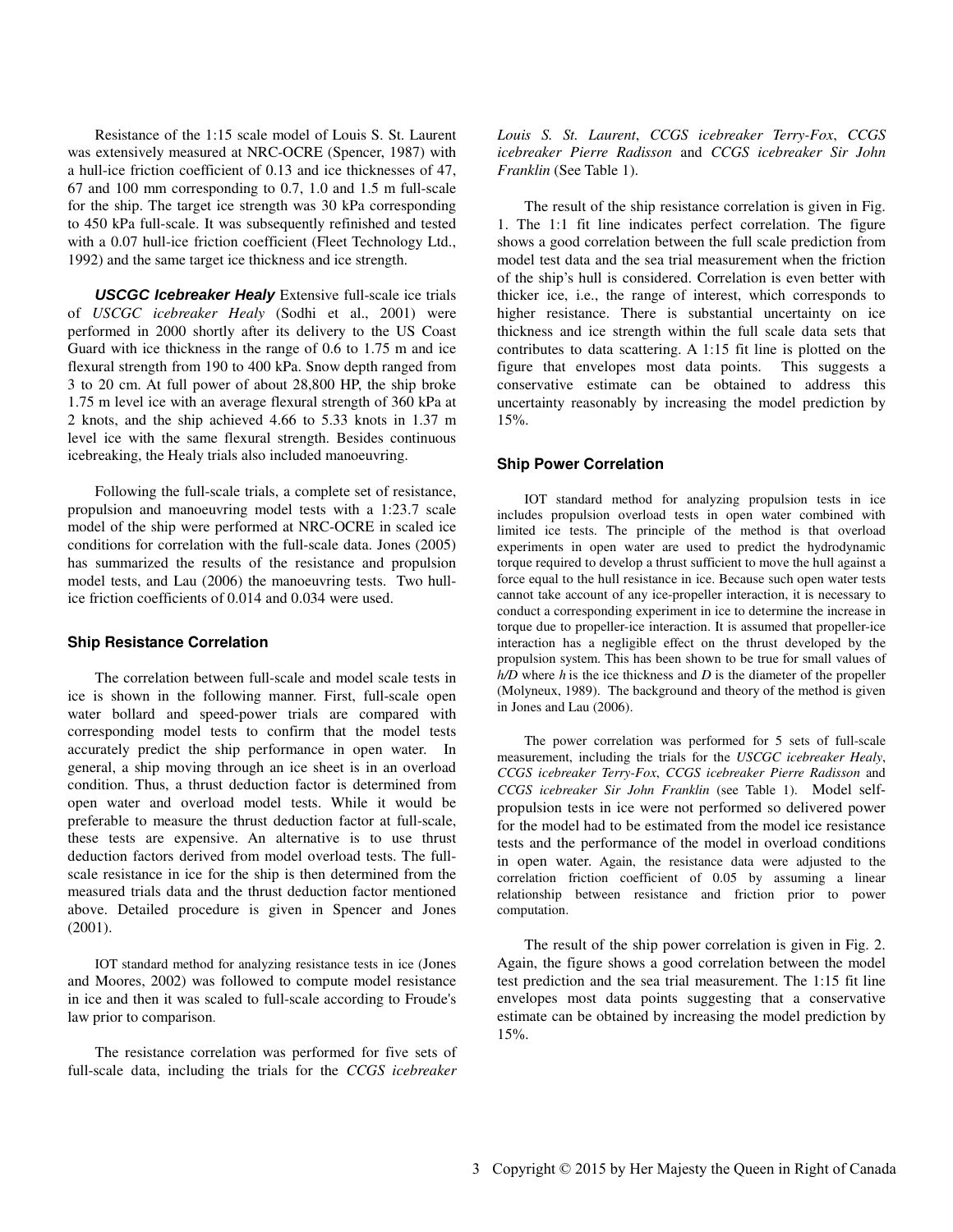**TABLE 1 SUMMARY OF MODEL-SCALE/FULL-SCALE STUDIES. THE CFC IS THE FRICTION COEFFICIENT WITH WHICH A PERFECT CORRELATION IS ACHIEVED BETWEEN THE MODEL-SCALE AND FULL-SCALE DATA.** 

|                                | Sea Trial                   |                       |               |                            |                                | <b>Model Test</b>                                 | Correlation                            |                            |
|--------------------------------|-----------------------------|-----------------------|---------------|----------------------------|--------------------------------|---------------------------------------------------|----------------------------------------|----------------------------|
|                                | Date                        | Location              | Thickness (m) | Flexural<br>Strength (kPa) | Reference                      | Reference                                         | Correlation<br>Friction<br>Coefficient | Reference                  |
| <b>CCGS</b> Pierre<br>Radisson | July $\&$<br>August<br>1978 | Central Arctic        | $0.8 - 1.3$   | 200                        | Edwards et al.<br>1979         | Newbury and<br>Williams, 1986                     | 0.05                                   | Spencer and Jones,<br>2001 |
| <b>CCGS</b> Pierre<br>Radisson | Feb.<br>1979                | St. Lawrence<br>River | $0.2 - 0.7$   | $400 - 500$                | Edwards et al,<br>1979         | Newbury and<br>Williams, 1986                     | 0.06                                   | Spencer and Jones,<br>2001 |
| CCGS Sir John<br>Franklin      | Feb.<br>1991                | Notre Dame Bay,<br>NL | $0.5 - 0.6$   | $200 - 300$                | Williams et al.<br>1991 & 1992 | Newbury and<br>Williams, 1986                     | 0.065                                  | Spencer and Jones,<br>2001 |
| CCGS Louis S. St.<br>Laurent   | 1979                        | Strathcona Sound      | $0.76 - 1.36$ | 150                        | Noble and<br>Comfort, 1979     | Spencer, 1987;<br>Spencer 1992                    | $0.05 - 0.07$                          | Spencer, 1992              |
| CCGS Terry-Fox                 | 1991                        | Central Arctic        | 1.55          | 150                        | Cowper, 1991                   | Spencer et al, 1988;<br>Nordco Ltd, 1989          | 0.05                                   | Wang and Jones,<br>2008    |
| <b>USCGC Healy</b>             | April &<br>May<br>2000      | <b>Baffin Bay</b>     | $0.6 - 1.75$  | $190 - 400$                | Sodhi et al, 2001              | Jones and Moores,<br>2002; Jones and<br>Lau, 2006 | 0.05                                   | Jones and Lau,<br>2006     |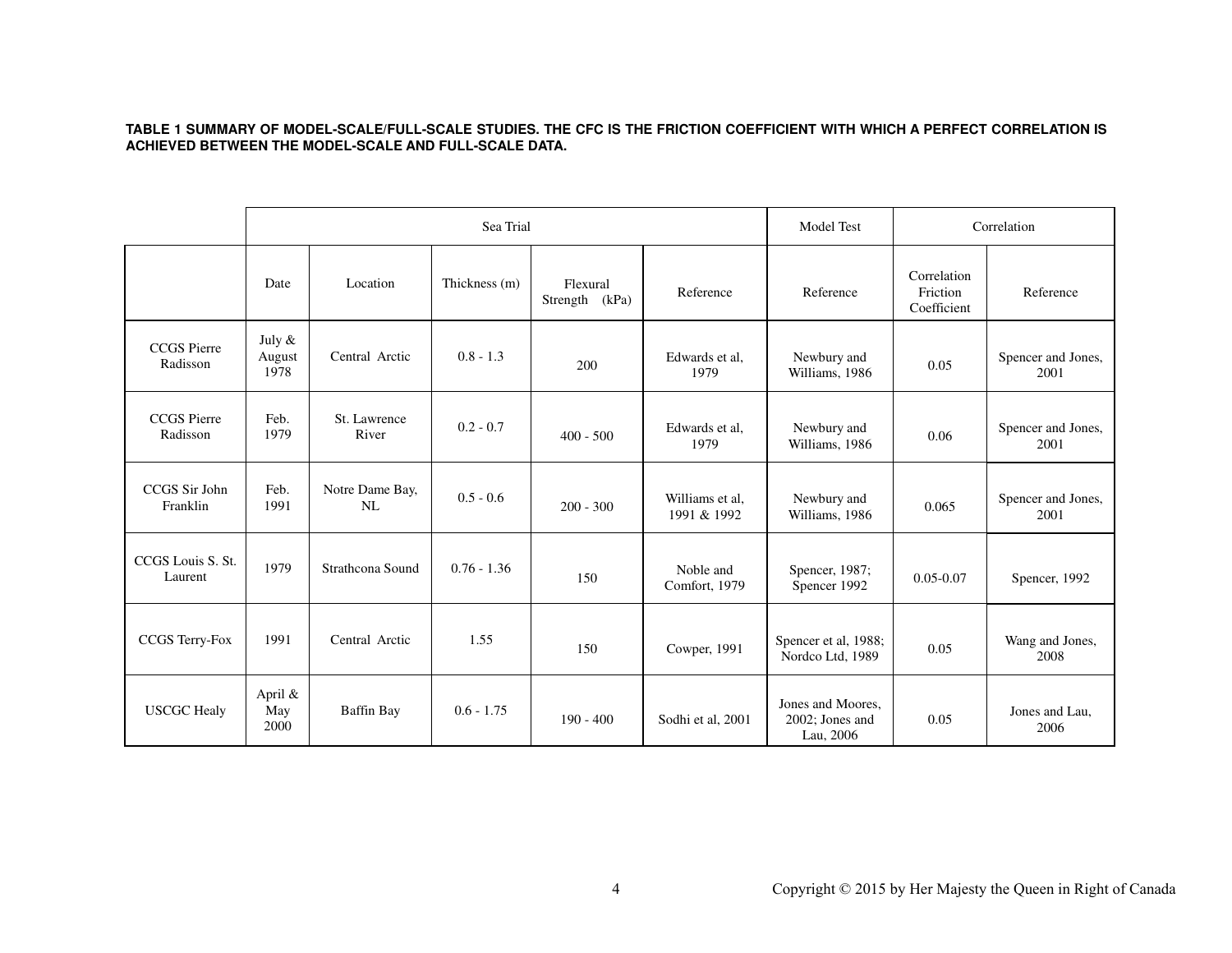

**FIGURE 1 RESULT OF THE SHIP RESISTANCE CORRELATION** 

#### **Ship Manoeuvring Correlation**

The manoeuvring correlation was performed for the *USCGC icebreaker Healy* (Jones and Lau, 2006). Selected test conditions from the sea trials were duplicated for the manoeuvring tests and turning diameters were measured from the arcs of partial circles made in the ice tank. The turning diameters were then nondimensionalized and compared to the full-scale data previously collected. The tests were conducted at a target full-scale ice thickness of 0.75 m and 1 m with an ice strength ranging from 483 to 1,081 kPa. The rudder angle was kept at 30 degrees as used in the sea trials. The delivered power was targeted at around 30,000 hp, which was consistent with the delivered power employed during the full-scale trials.

 Figure 3 shows the comparison of the nondimensional turning diameter (turning diameter/ship length) as a function of non-dimensional ice thickness (ice thickness/ship beam) for the sea trial and model test data. Despite some discrepancy in ice strength and power level between the model tests and sea trial, the model data agree well with the sea trial data except for the three data points (Runs 506\_0015, 515\_1532) identified in the figure. The reason for these apparent outliners is not known. Other process may be at play that warrants further study. Otherwise, the manoeuvring data show a good correlation between the model test and sea trial results.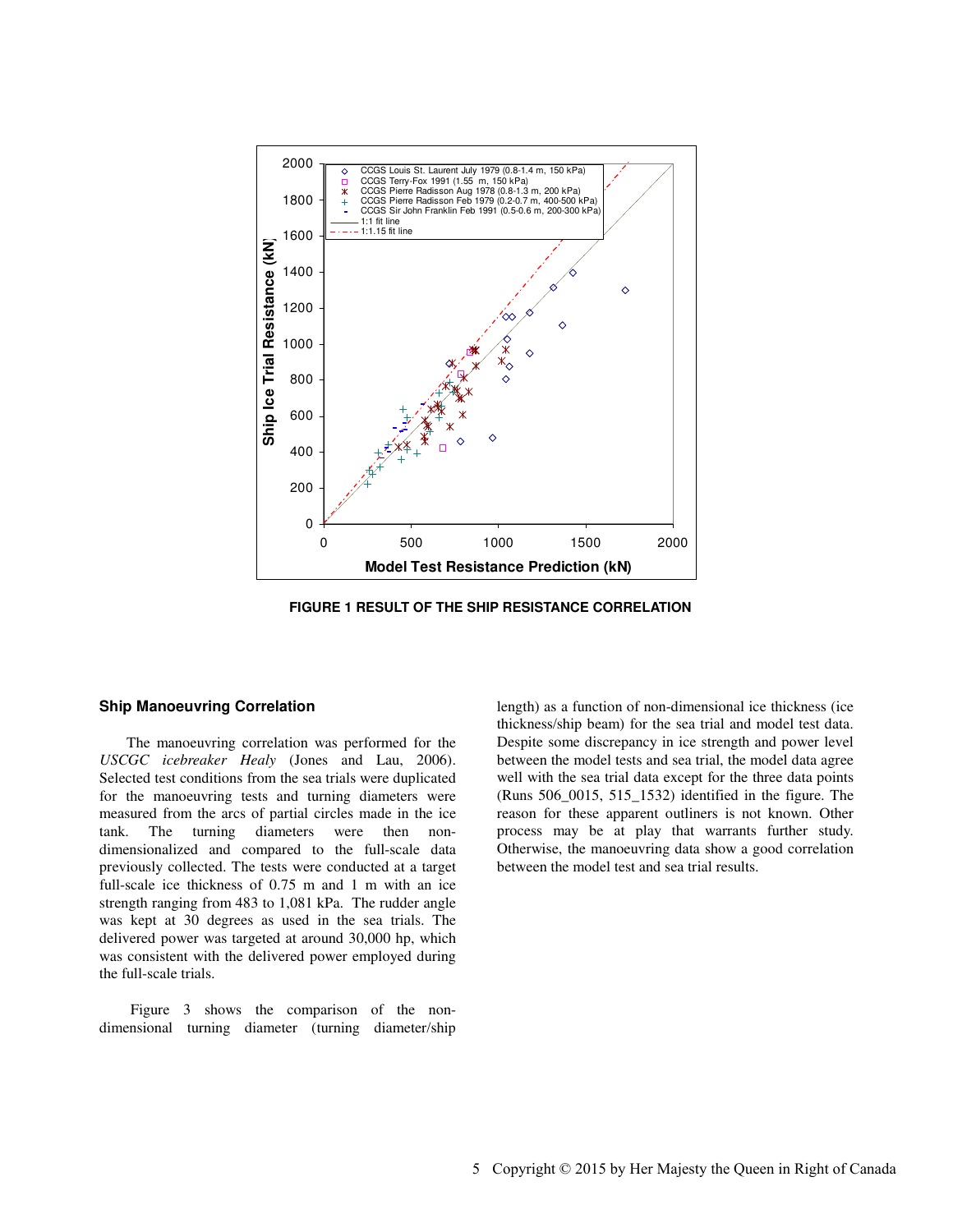

**FIGURE 2 RESULT OF THE SHIP POWER CORRELATION** 



**FIGURE 3 THE NON-DIMENSIONAL TURNING DIAMETER AS A FUNCTION OF NON-DIMENSIONAL ICE THICKNESS FOR THE USCSC HEALY SEA TRIAL AND MODEL TEST DATA.**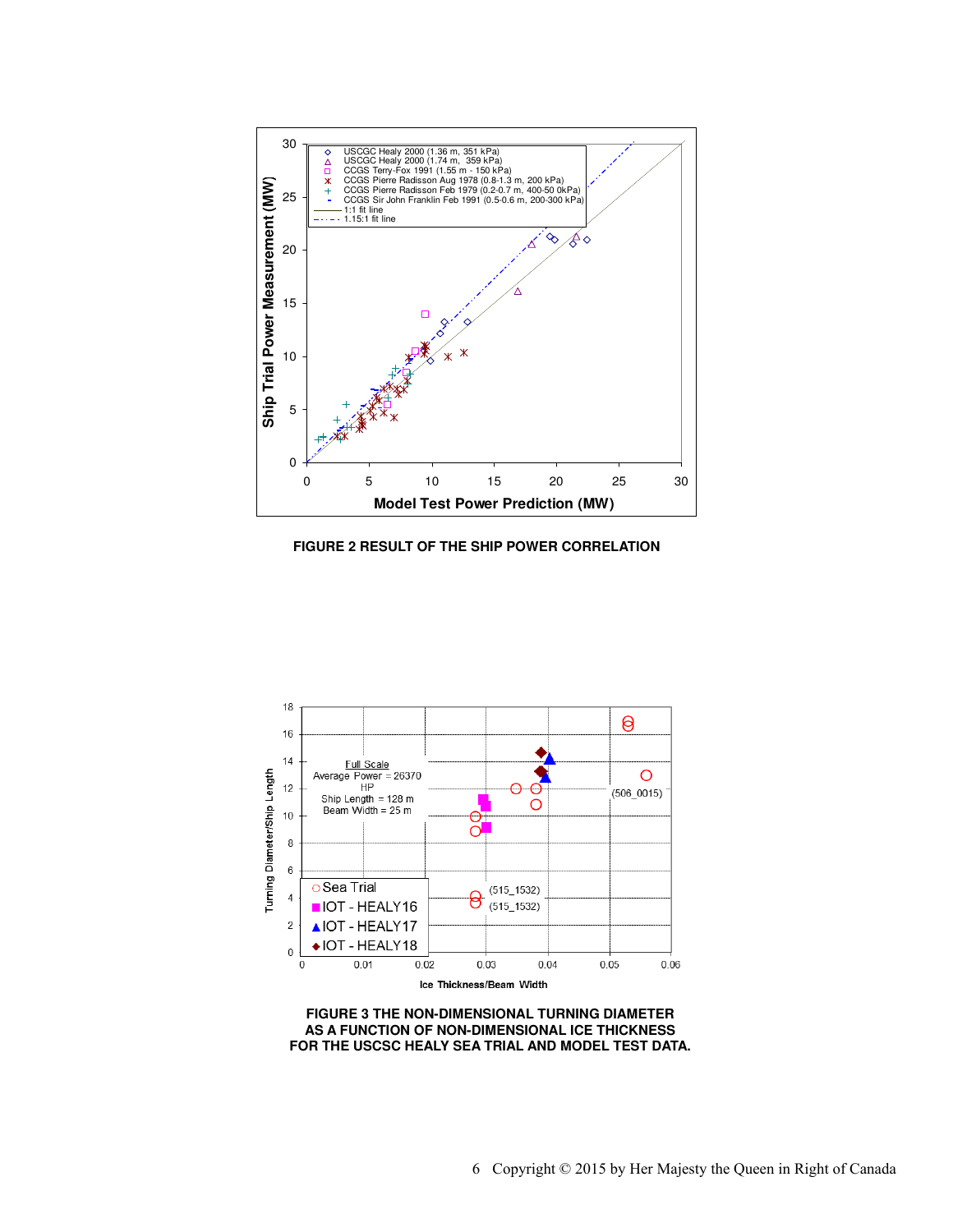#### **CONCLUSIONS**

A brief review of the model-scale/full-scale correlation studies on the *USCGC icebreaker Healy*, *CCGS icebreaker Terry-Fox*, *CCGS R-Class icebreakers Pierre Radisson* and *Sir John Franklin* and *CCGS icebreaker Louis S. St. Laurent* by NRC-OCRE's ice tank has shown a good agreement between NRC-OCRE's model test predictions and full-scale measurements in resistance, power and manoeuvring.

Although there is substantial uncertainty on ice thickness and ice strength within the full scale data sets that contributes to data scattering, the data suggest a conservative estimate can be obtained to address reasonably this uncertainty by increasing the model prediction by 15% that envelopes most data points.

#### **REFERENCES**

Cowper, B., 1991. Resistance and populsive performance trials of the MV Terry-Fox and MV Ikaluk in level ice, Transport Canada, Report Number TP10845E.

Edwards, R.Y. Jr., et al, 1979. Result of trials in ice and open water of *CCGS Pierre Radisson*, Report 245C-8, 2 vols, ARCTEC Canada Ltd.

Fleet Technology Ltd., 1992. Low friction coefficient *CCG Louis St. Laurent* – Test report, NRC-OCRE report CR-1992- 01, Ocean, Coastal and River Engineering, National Research Council Canada, St. John's, Newfoundland and Labrador.

Jones, S. J. and Lau, M., 2006. Propulsion and maneuvering model tests of the *USCGC Healy* in ice and correlation with full-scale, *Proc. 7th International Conference and Exhibition on Performance of Ships and Structures in Ice*, Banff, Alberta Paper 104.

Jones, S.J. and Moores, C., 2002. Resistance tests in ice with the *USCGC Healy*, *Proc. 16th International Symposium on Ice*, IAHR, Dunedin, New Zealand, Vol. 1, p. 410-415.

Mäkinen, E. et al, 1994. Friction and hull coatings in ice operations, *Proc. 5th International Conference and Exhibition on Performance of Ships and Structures in Ice*, Banff, Alberta, SNAME E1–E22.

Molyneux, W.D., 1989. Self-propulsion experiments for icebreakers in ice and open water, *Proc.* 22<sup>nd</sup> American Towing *Tank Conference*, ATTC, National Research Council, Ottawa, p.326-331.

Newbury, S., 1988. Icebreaking experiments with 1:20 and 1:40 scale models of the *CCG R-class* vessels, NRC-OCRE report TR-AVR-10, Ocean, Coastal and River Engineering, National Research Council Canada, St. John's, Newfoundland and Labrador.

Newbury, G.S. and Williams, F.M., 1986. *"R-class"* icebreaker model experiment results, *Ice Technology*, Computational Mechanics, Springer-Verlag, Berlin, p. 333-348.

Noble, P. and Comfort, G., 1979. Ice trials to evaluate low friction coating on *C.C.G.S. Louis S. St. Laurent*, ARCTEC Canada report FR357C-4.

Nordco Ltd, 1989. Report on resistance tests of Model 417 (*Terry-Fox/Kalvik*) in the ice tank, NRC-OCRE report CR-1989-25, Ocean, Coastal and River Engineering, National Research Council Canada, St. John's, Newfoundland and Labrador.

Schwarz, J., 1986. Advances in icebreaker technology in West Germany, *Proc. 1st International Polar Transportation Conference*, Vancouver, D. F. Dickins Assoc., 1, 201–219.

Spencer, D., 1992. Model-scale/Full-scale ice resistance correlation for the *CCGS Louis St. Laurent* - Part II, NRC-OCRE report LM-1992-05, Ocean, Coastal and River Engineering, National Research Council Canada, St. John's, Newfoundland and Labrador.

Spencer, D.S., 1987. Ice model tests on *CCG Louis St. Laurent* – Phase I: Models M395A, M395B, and M395C, NRC-OCRE report TR-AVR-01, Ocean, Coastal and River Engineering, National Research Council Canada, St. John's, Newfoundland and Labrador.

Spencer, D. and Jones, S.J., 2001. Model-scale/Full-scale correlation in open water and ice for *Canadian Coast Guard 'R-class' icebreakers*, Journal of Ship Research, Vol. 45, No. 4, Dec. 2001, pp. 249–261.

Spencer, D., Molynuex, D. and Keinonen, A., 1988. Model tests of *M.V.'s "Terry-Fox"/"Kalvik"* and their correlation to full scale, NRC-OCRE report TR-AVR-12, Ocean, Coastal and River Engineering, National Research Council Canada, St. John's, Newfoundland and Labrador.

Spencer, D., Williams, F. M. and Newbury, S., 1992. Model-scale/Full-scale ice resistance correlation for the *CCG R-class icebreakers*, NRC-OCRE report LM-1992-20, Ocean, Coastal and River Engineering, National Research Council Canada, St. John's, Newfoundland and Labrador.

Sodhi, D.S., Griggs, D.B. and Tucker, W.B., 2001. *Healy* ice trials: Performance tests in ice, *Proc. 16th International Conference on Port and Ocean Engineering under Arctic Conditions*, Vol. 2, pp.893-907,